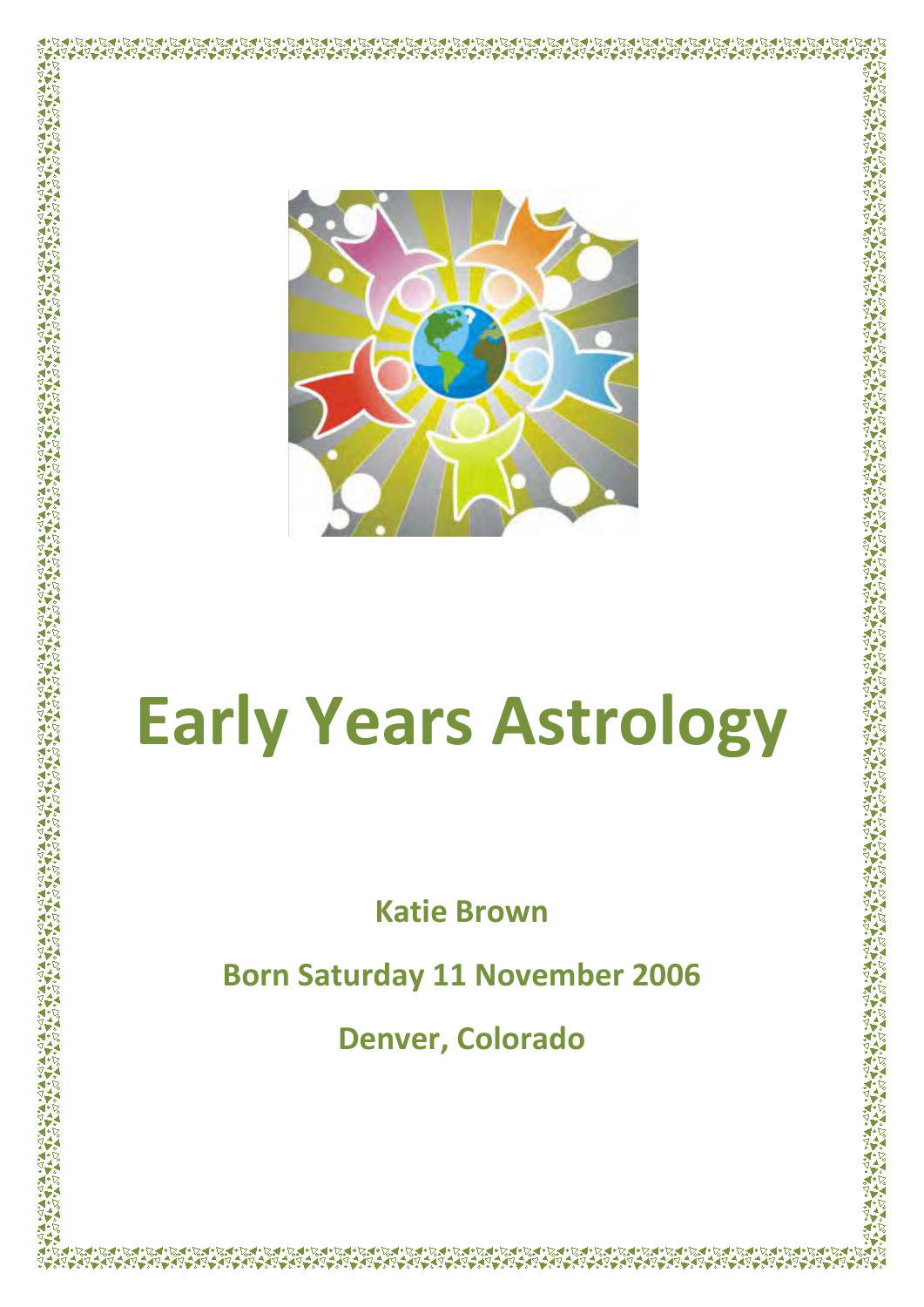

Katie Brown Born Saturday 11 November 2006 Local Time 16:20 Universal Time 23:20 Denver General Hospital, Denver, Colorado Long:104W59 Lat:39N44

Geocentric Tropical Placidus True Node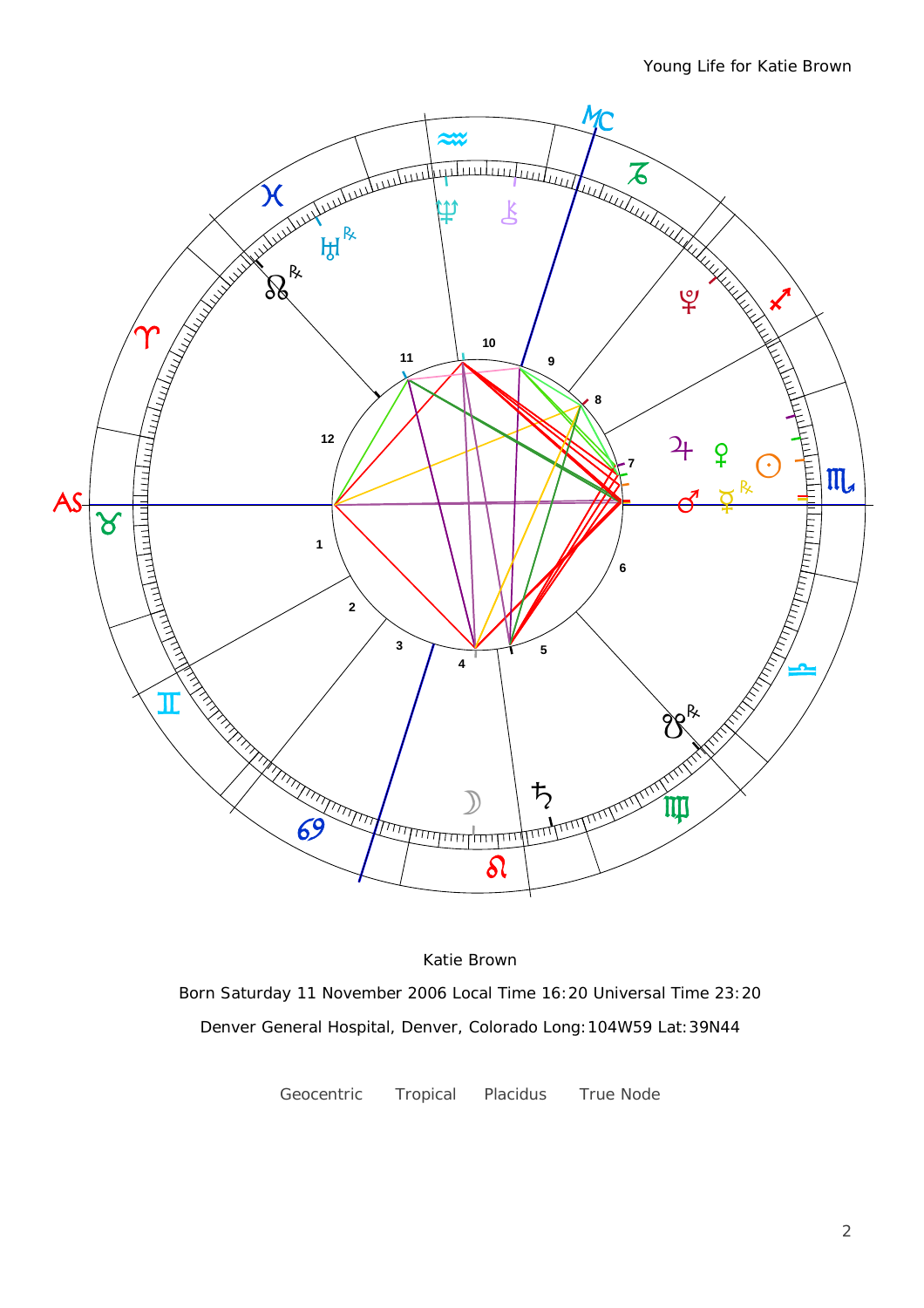| Planet/Point      | Glyph                       | Sign            | Glyph                      | Position    | House      |
|-------------------|-----------------------------|-----------------|----------------------------|-------------|------------|
| <b>Sun</b>        | $(\,\cdot\,)$               | Scorpio         | $III_{\sigma}$             | 19°25'33"   | 7th        |
| Moon              |                             | Leo             | $\delta l$                 | 10°48'36"   | 4th        |
| Mercury           |                             | Scorpio         | $III_{d}$                  | 12°31'01" R | 7th        |
| <b>Venus</b>      | ¥                           | Scorpio         | $III_{\sigma}$             | 23°16'10"   | 7th        |
| <b>Mars</b>       | ර                           | Scorpio         | $\mathfrak{m}$             | 13°07'25"   | 7th        |
| Jupiter           | $\mathfrak{P}_{\mathsf{F}}$ | Scorpio         | $\mathfrak{m}$             | 27°17'08"   | 7th        |
| Saturn            | $\frac{1}{2}$               | Leo             | $\delta l$                 | 24°31'53"   | 5th        |
| Uranus            | ਮ੍ਹ                         | <b>Pisces</b>   | $\chi$                     | 10°50'18" R | 11th       |
| <b>Neptune</b>    | Ψ                           | <b>Aquarius</b> | $\approx$                  | 17°04'59"   | 10th       |
| Pluto             | ೪                           | Sagittarius     | $\boldsymbol{\mathcal{K}}$ | 25°14'24"   | 8th        |
| Ascendant         | AS                          | <b>Taurus</b>   | ૪                          | 11°32'13"   |            |
| MidHeaven         | <b>MC</b>                   | Capricorn       | $\overline{\mathcal{L}}$   | 24°04'36"   | $\tilde{}$ |
| <b>North Node</b> | ℅                           | <b>Pisces</b>   | $\chi$                     | 23°41'55" R | 11th       |
| Chiron            | 飞                           | <b>Aquarius</b> | ₩                          | 4°56'35"    | 10th       |
|                   |                             |                 |                            |             |            |

#### **Planetary Positions**

#### **House Cusp Positions**

| House          | Sign       | Position | House | Sign                     | Position |
|----------------|------------|----------|-------|--------------------------|----------|
| 1              | $\gamma$   | 11°32'   | 7     | $III_{d}$                | 11°32'   |
| $\overline{2}$ | π          | 10°40'   | 8     | $\measuredangle$         | 10°40'   |
| 3              | 69         | 02°45'   | 9     | $\overline{\mathcal{A}}$ | 02°45'   |
| 4              | 69         | 24°04'   | 10    | $\overline{\mathcal{L}}$ | 24°04'   |
| 5              | $\delta l$ | 19°14'   | 11    | $\widetilde{\sim}$       | 19°14'   |
| 6              | ЩI         | 24°13'   | 12    | χ                        | 24°13'   |

## **Element Emphasis - Total Points**

| Air | <b>Fire</b> | Earth | Water | Card |
|-----|-------------|-------|-------|------|
|     |             | О     | 16    | ◠    |

#### **Modality Emphasis - Total Points**

| ire | Earth | Water | Cardinal | Fixed | Mutable |  |  |
|-----|-------|-------|----------|-------|---------|--|--|
| -   |       | 16    |          | 26    |         |  |  |

## **Planetary Weight Point System**

| Sun and Moon          |                           | 4 points each   Uranus, Neptune & Pluto               | 1 point each |  |
|-----------------------|---------------------------|-------------------------------------------------------|--------------|--|
| Mercury, Venus & Mars |                           | $\vert$ 3 points each $\vert$ Ascendant (Rising Sign) | 4 points     |  |
| Jupiter & Saturn      | 2 points each   Midheaven |                                                       | 2 points     |  |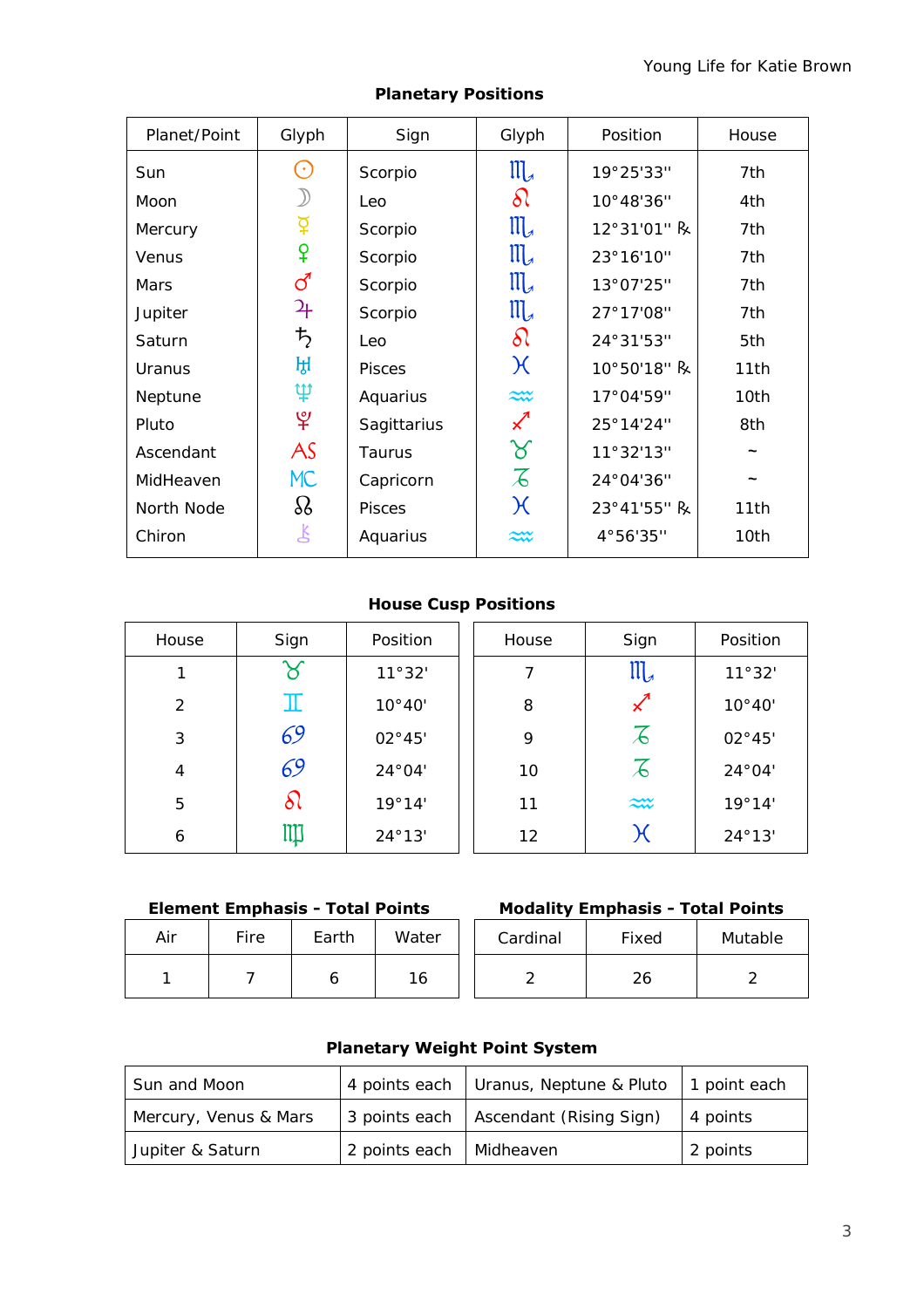

### **Planetary Aspects**

#### **Harmonious Aspects Challenging Aspects**

| Conjunction    | Ø      | $0^{\circ}$ | Semisquare     |   | $45^{\circ}$ |
|----------------|--------|-------------|----------------|---|--------------|
| Semisextile    | $\vee$ | $30^\circ$  | Square         |   | 90°          |
| <b>Sextile</b> | $\ast$ | $60^\circ$  | Quincunx       |   | $130^\circ$  |
| <b>Trine</b>   |        | $120^\circ$ | Sesquiquadrate | 曱 | $135^\circ$  |
|                |        |             | Opposition     |   | $180^\circ$  |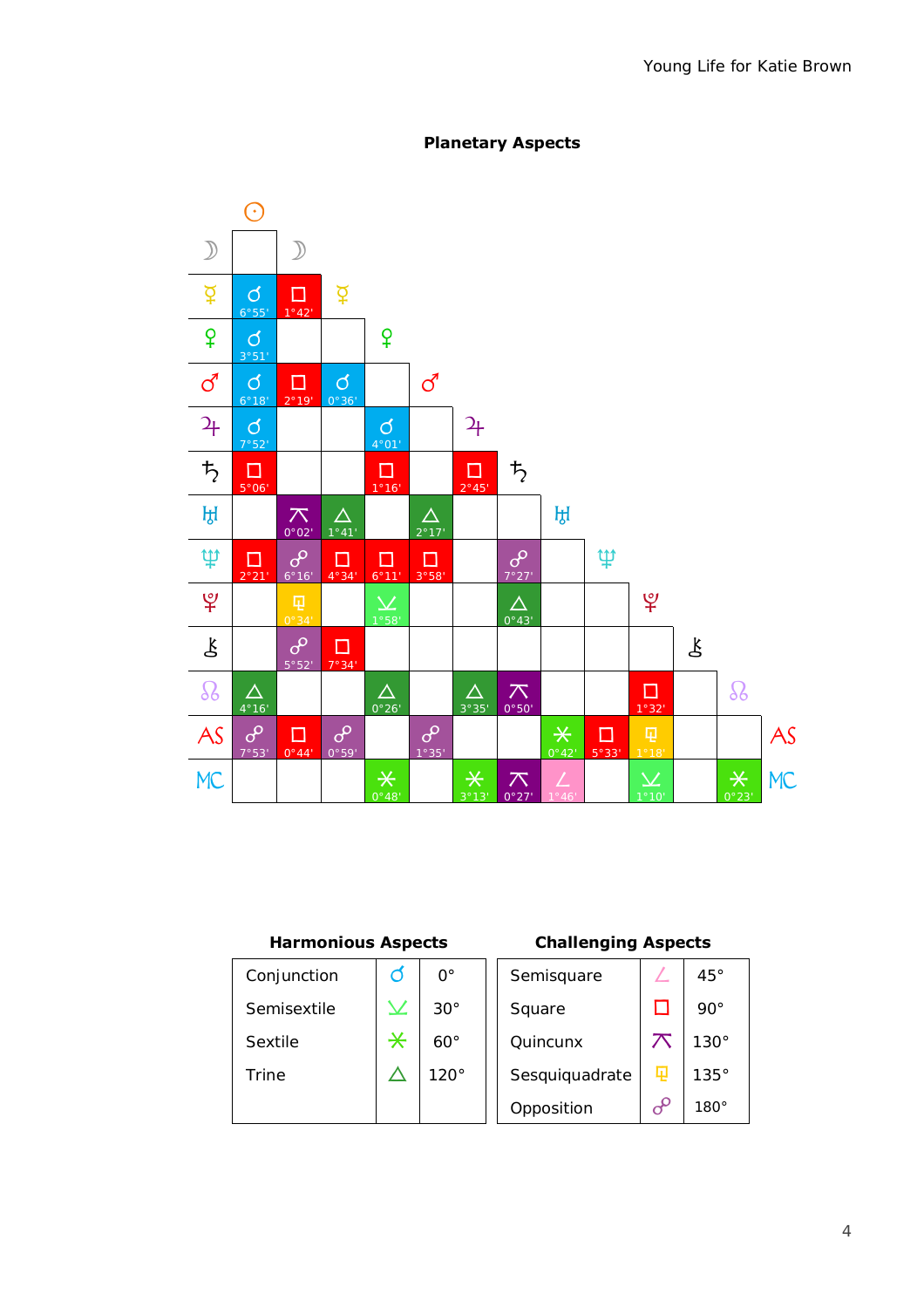#### **Katie's 'Young Life' Profile**

Welcome to Katie's profile. It is written with the intent of giving concerned parties in general, an idea of Katie's character, talents, needs and wants. This knowledge will help point Katie in the right direction. This profile requires an accurate birth time. If you do not know the exact time of birth some of the information may not be completely relevant although the overall view will still be valid.

This profile is divided into a number of sections - detailed below - to make it easier to read and understand.

When reading this you will find both the positive and negative qualities of Katie defined. Most people will be happy to learn about the positive ones, while others may get upset over the negative ones. **Contradictions will always appear in a person**. They are what give us our uniqueness. We have tried to balance all qualities as much as possible so you get a good overview. Some children have wonderful charts while others have difficult charts and this will manifest in their personality.

The 'profile' as outlined here is not set in concrete and can be changed with your help. If the profile is positive you simply support and direct Katie. Where the profile indicates difficulties for Katie, guidance, direction and boundaries will be important.

Suitable for any young person from about sixteen months old and up. That is when she will start manifesting the qualities described. If you are having this profile prepared for a newly born child you will have to wait some time before it begins to make sense and be of value.

The 'Aspects' or individual caharacteristics are given a Star Rating from one to five to show their relative importance in the Profile. To the right of each pair of 'aspect' symbols is a group of five stars  $\star \otimes \otimes \otimes$   $\star$ . the more dark stars there are the more important the connection. The keys for the planets and the other symbols and terms used are given at the back of the report.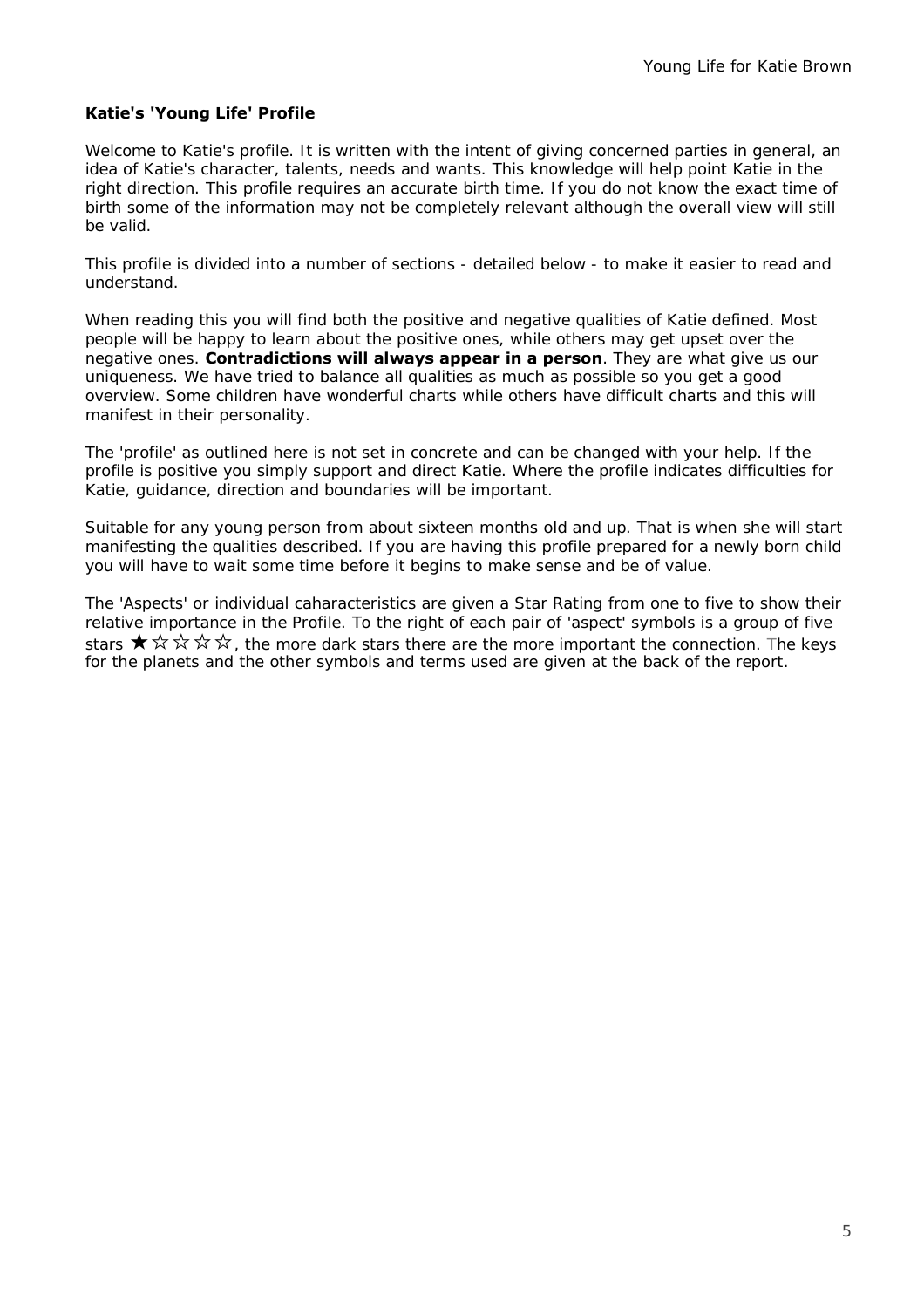#### **Section A - laying down the foundations**

**1**.Essential character - this profiles the general trends and outstanding characteristics of Katie 's nature, and also makes some comment on the quality of the relationship with the father. However this is not easily defined using Astrology so the section entitled 'Emotional and feeling nature' must be considered carefully together with this opening section.

**\*** Between the first two sections, which deal essentially with father and mother there is a short section on 'The dominant parent'. We do not try to make a definitive judgement here but tradition states that the father is externally dominant and the mother is emotionally, or internally, dominant. Make your own judgement as to which parent fits the bill best.

**2**.Emotional and feeling nature - this shows how the more passive and sensitive side of Katie's nature is likely to develop and also comments on the nature of the relationship with her mother.

**3**.At this point we look more directly at the relationship between Katie and her mother.

**4**.Personality - this is a description of Katie's physical nature; and also her general approach to the world; the way she sees it; and the way she likes to be seen. For instance, does she wear rose-coloured glasses or does she view the world from behind dark glasses?

#### **Section B - the process of development - from toddler to teenager**

**1**.Assertiveness - this describes how Katie makes her presence felt and if she is essentially active or passive. Does she like to push her way to the front, or stay determinedly in the background?

**2**.Friendship and social attitudes - this looks at how Katie will get on with others. For instance, will she be a bit of a loner, have hundreds of friends, or just a few who are useful, and so on.

**3**.The power of the mind - this describes the approach Katie is likely to take towards the intellectual and academic side of her life and how she will respond to the rigours of education.

**4**.Money - this looks at how Katie will handle the money in her pocket or purse. Spendthrift or miser? Such traits establish themselves early and tend to remain with us all our lives.

#### **Section C - preparing for independence**

**1**.Higher education and establishing values - this section describes how Katie, approaching complete independence, lays down the belief and educational framework that will sustain her through her adult life.

**2**.Approach to daily working life - this looks at how Katie is likely to fare in the harsh world of work. What drive, if any, she has to succeed and how she will deal with the inevitable day-to-day necessities of work.

**3**.Career and ambitions - this final section examines how Katie might approach the business of how to make her mark on life, and what areas might be the most productive for her as she grows steadily older.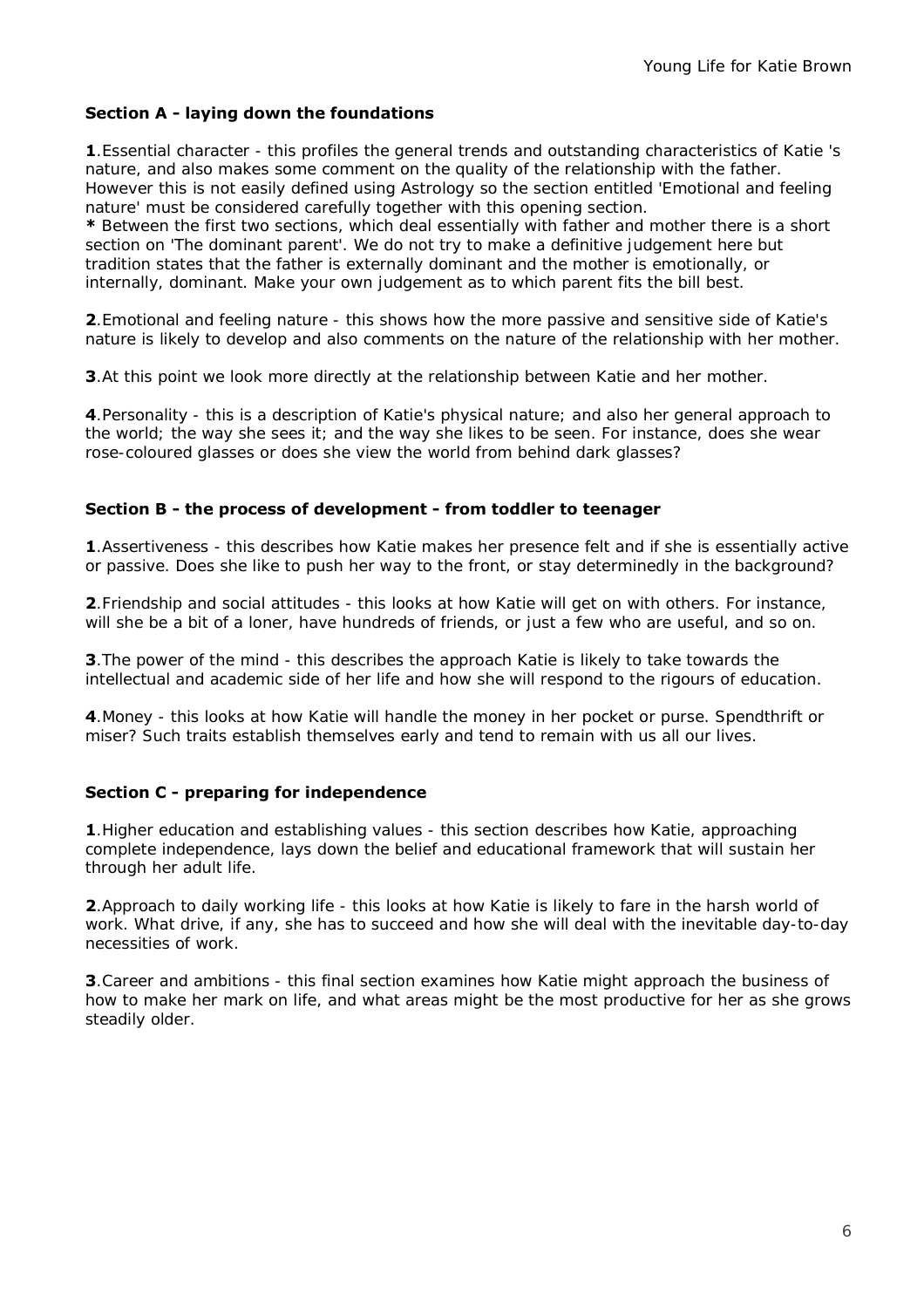#### **Section A - laying down the foundations**

#### **Essential character**

The Sun signifies our inner sense of identity, and our will. It is the single most important planet in our birth chart and generally describes what we are seeking to become through the journey of life, or perhaps our 'destiny'.

## $\odot$  in  $\mathbb{II}$

#### **Sun in Scorpio**

If Katie is typical of her Scorpio Sun sign, then much of her essential nature will be hidden from view. Shrouding her motives in secrecy, she will reveal little of herself even to her closest family. This is not because she is in any way anti-social, nor that she has anything to hide, but she knows that - if too much about herself is revealed - others may gain the upper hand, or may try to manipulate her in some way. To Katie, knowledge is power, and she wishes to have the monopoly on power. She must be in control at all times.

There will be nothing shallow or wishy-washy about this child. Be advised there will be a struggle for supremacy even before she is out of the pram - and she'll win it. Her willpower is phenomenal, and she is extremely purposeful. The force of her personality is such that it will either drain you of energy, or regenerate you.

If this is what she is like as a youngster, just imagine what she'll be like when she's older!

In her relationships she will be as intense as everything else in her life. Katie's emotions run deep, and her fundamental need to control at all times may manifest itself as unreasonable possessiveness, and she can be extremely jealous.

Katie is a deeply passionate person who can do nothing by half-measures. In love or war it will be all or nothing. She will be unable to live on a superficial level, and will have to subject everything in life to the most thorough investigative scrutiny.

Her memory is long. She will forget neither a kindness nor an injury. She makes a lovingly devoted friend and a bitter, implacable enemy. Katie has staying power, and will wait if need be, to the end of her lifetime in order to exact revenge. Cross her at your peril!

Katie will have the ability to inspire fear or awe in others, because of the overwhelming force of her personality. But 'forcefulness' does not mean 'hardness' for, beneath the surface, lies a rich seam of compassion and feelings.

It may be difficult to mine this seam, however, because Katie will prefer to help those who at least try to help themselves - so strong herself, she despises weakness.

Her formative years will be vital, if she is to use her potent energies positively, rather than for the selfish gratification of her desires. She has strength, an unbreakable will, and the power to precipitate crisis and, through it, the power to bring about deep and fundamental change; to bring about total transformation.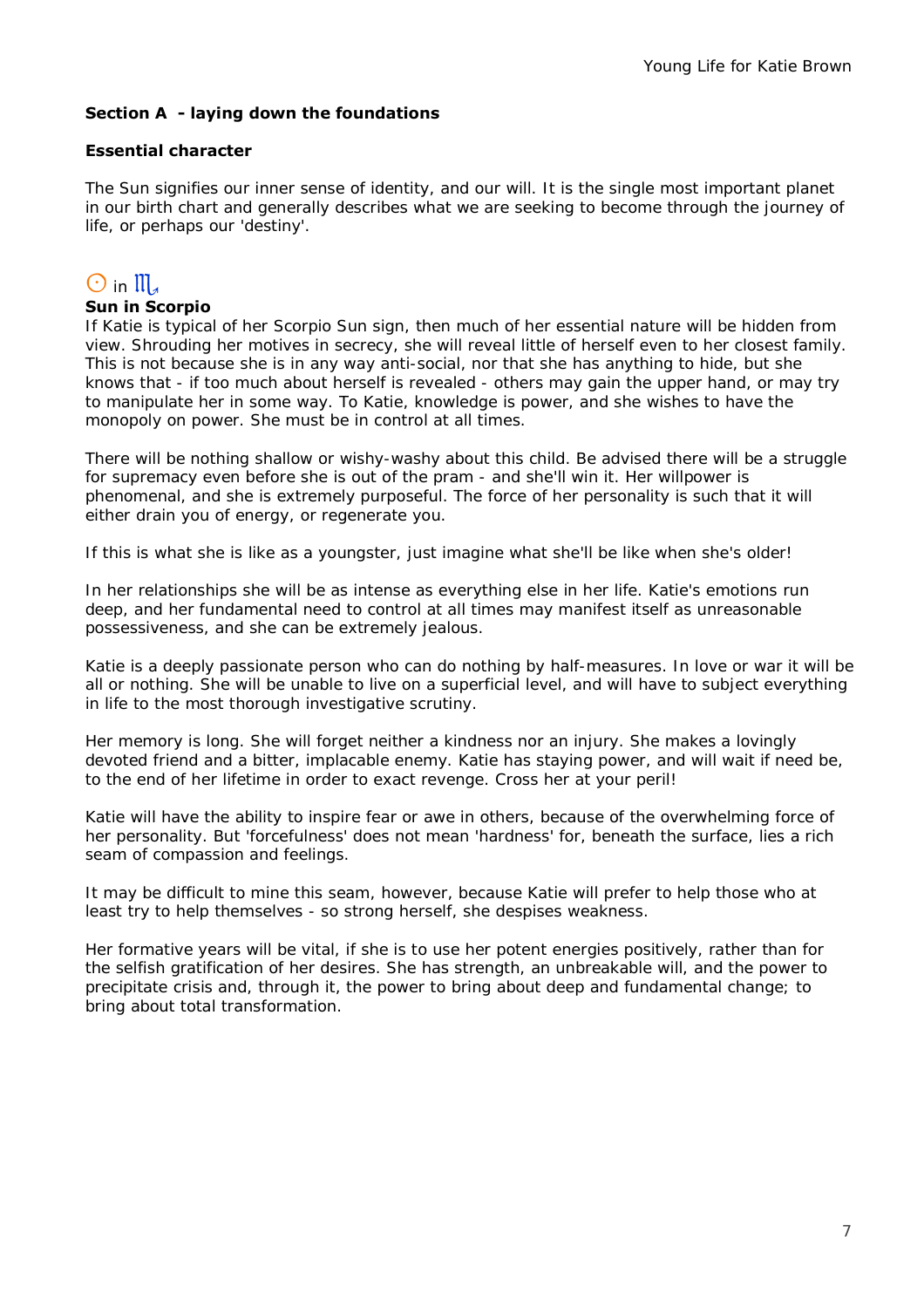#### **Katie's wilfulness**

## $\Omega$

#### **Sun in 7th House**

Life as a hermit would not suit Katie at all!

Her sense of 'self' is best expressed through close personal relationships. 'Relating' to another will bring out her unique qualities and help shape her identity by giving her a sense of perspective. Through partnership - both personal and professional - she will blossom.

She simply cannot and will not be able to function effectively on her own, she needs 'partners' in the way others need food. Because family members do not necessarily make for good 'partners' she is likely to move out into the wider world at a young age in search of new people she can 'hook up' with.

## $0$  d  $9$   $\star$   $\star$   $\star$   $\star$   $\star$   $\star$

#### **Sun Conjunct Mercury**

She has a strong, forceful and powerful mind that needs to be expressed creatively. She will usually be convinced that she is right, that her opinions should hold sway and will not back down easily. She will have a constant stream of novel and interesting ideas but could lose a sense of objectivity because her mind is overpowered by her will and logic goes out of the window. Then she could use her mental strength to push her ideas through. Therefore she needs to be careful when talking to others that she's got her facts straight, and is not bullying others with her intellect.

## $\bigcirc$  d  $\Omega$  \*\*\*\*\*

#### **Sun Conjunct Venus**

Katie will have the ability to express herself in a very elegant manner, which she may well use to great advantage in social situations, particularly as she grows older. She will dislike anything that she sees as ugly or unrefined having a natural desire to aim for sophistication but at the same time she will also have a major tendency for self-indulgence. Cream cakes as a child, partners as an adult. Fortunately, her innate sense of style and grace will always see her through - basically she is, and always will be, a 'charmer'. This will see her through many a tricky situation in life.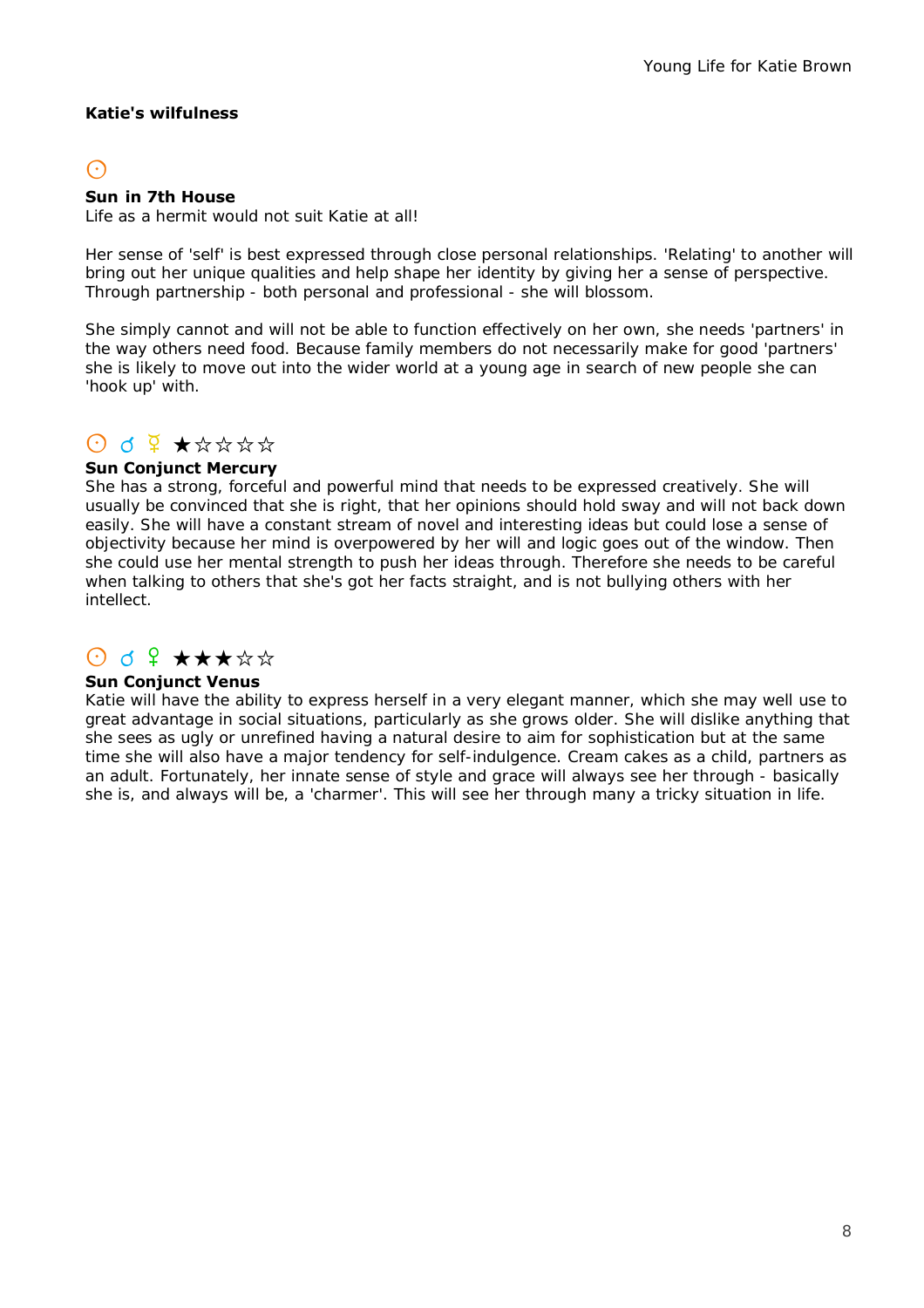## $\theta$  d d  $\star\star\star\star\star$

#### **Sun Conjunct Mars**

Katie will certainly have a fiery nature, being rather impulsive. She will have plenty of energy, and could well run her parents ragged. She has the ability to be both assertive and aggressive, but when she does lose her temper, despite its ferocity, it is generally short lived and soon forgotten. She will always have plenty of courage and be the type to 'rush in where fools fear to tread'.

She will see life as a challenge, always new and exciting. Life for her is a competition and her aim is to win. At her best she's enthusiastic and eager, someone who is constructive; can motivate others and be an instrument for change.

It's as though she feels a strong sense of purpose and direction and is eager to get there. She's at her best when acting, doing something, involved in new experiences, new enterprises, or pioneering new ways of doing things.

It's important for her to be involved in fields that allow her the opportunities for adventure and excitement, i.e. the military, the police, the outdoors, and entrepreneur businesses. One small problem is that she will have a tendency to ignore the wishes of others and could be rather dismissive of those who are not as strong-willed and courageous as she is.

## $0$  d  $4$   $\star$   $\star$   $\star$   $\star$   $\star$

#### **Sun Conjunct Jupiter**

Katie is an optimistic and confident child with a great sense of fun. She has a great belief in herself and trusts life, therefore she is often very lucky. Providence smiles upon her. At her worst Katie is excessive in her conduct being prone to exaggeration and boastfulness. Katie needs to know to work within her limits, rather than trying to attempt more than she can accomplish. This quality could make her unreliable.

## $\Theta$  D  $\uparrow$   $\star$   $\star$   $\star$   $\star$   $\star$   $\star$

#### **Sun Square Saturn**

To Katie life seems a bit of a grim affair, she doesn't seem to be able to have fun. She has a natural inclination to see the negative and take things rather seriously. She will be very hard on herself and those who are close to her, expecting high standards. Katie will often feel as though she has too much responsibility and may be prone to bouts of slight depression.

She needs to learn how to inject fun into her life and not take it all so seriously. She'll also probably be a bit of a loner and not have a very strong social life. There is no great harm in this but it is possible that this isolation only reinforces a sense of rejection so any encouragement and warmth shown her will go a long way.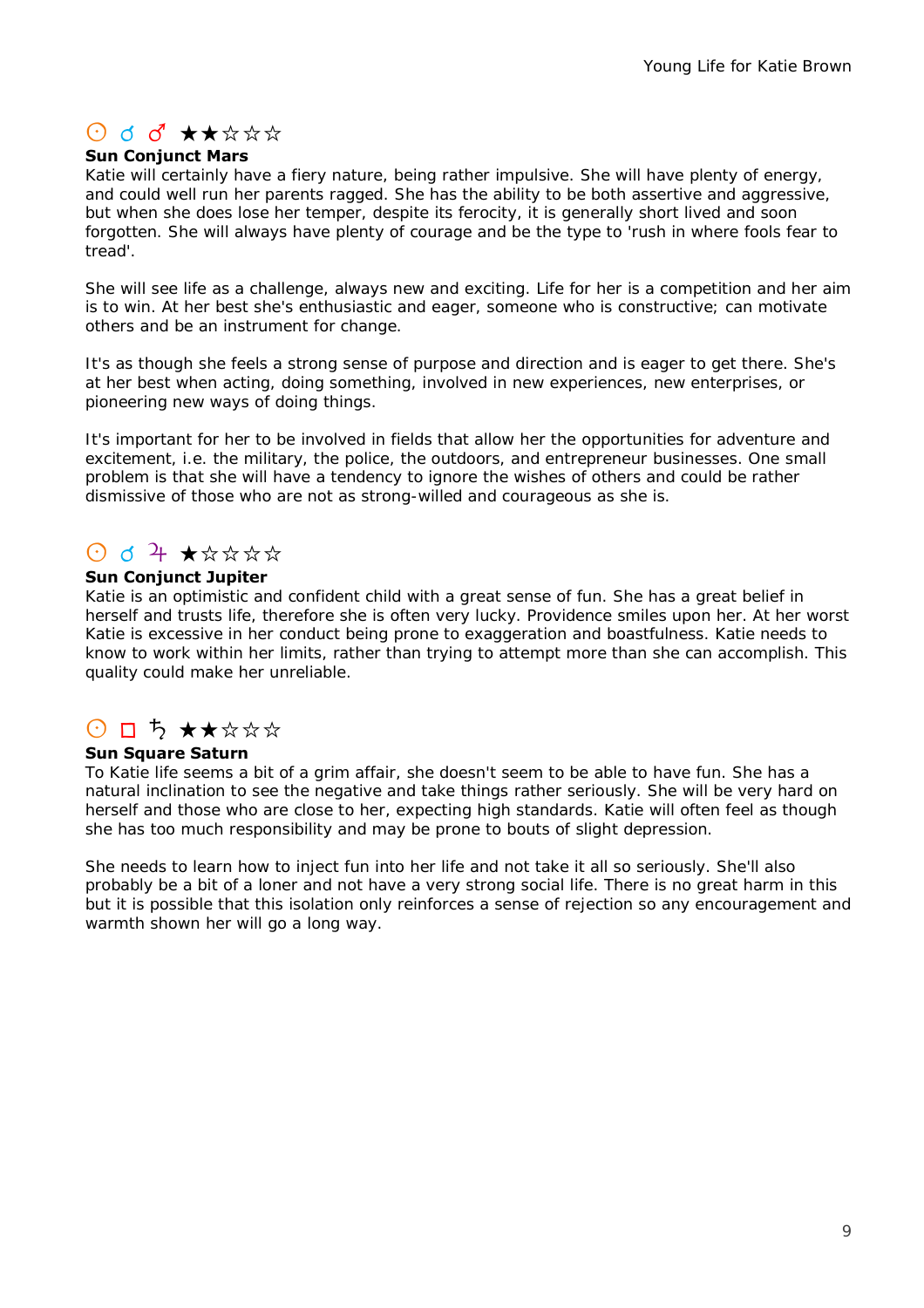## $\odot$  n  $\mathbf{F}$  \*\*\*\*\*

#### **Sun Square Neptune**

Katie may come across as vague and vacant at times. It's as if she is lost in another world. She has an imagination that needs to be directed and used otherwise it becomes just escapism.

Katie is acutely sensitive to the world around her and if that world is full of pain, suffering and conflict she will escape in whatever way she can because Katie finds the suffering of others unbearable and may in some way even feel responsible for it.

Katie needs to learn to be clear and direct and to commit herself to a decision or person. Selfassertion is difficult for her. To avoid confrontation she weaves curious webs to camouflage herself in a fog of confusion. Art, dance and music will use the creative potential locked up here and prevent more destructive conduct.

#### **The Dominant Parent**

In this section we are using traditional astrological rules for defining Katie's relationship with her father. However this may well be more applicable to Katie's Mother. Generally one or other of the parents has the strongest influence in developing Katie's approach to the outside world. Traditionally this has been the father's role but it could perfectly well apply to her Mother, hence the use of the phrase 'The Dominant Parent'.

## $\overline{A}$

#### **Capricorn in 10th House**

This is a very traditional relationship and Katie expects her father to be the authority in the family. She will look to her father to present an old-fashioned role model and will grow up to express similar attitudes in her dealings with the outside world.

## tt

#### **Neptune in 10th House**

Katie will tend to see her father as not really being there - not necessarily because this has any basis in reality but because Katie's father is so 'head in the clouds' that Katie finds it difficult to make the kind of contact children look for when growing up. This relationship can be very cultured and Katie may learn a great deal from her father about such things as music and painting but may unfortunately learn unreliability at the same time.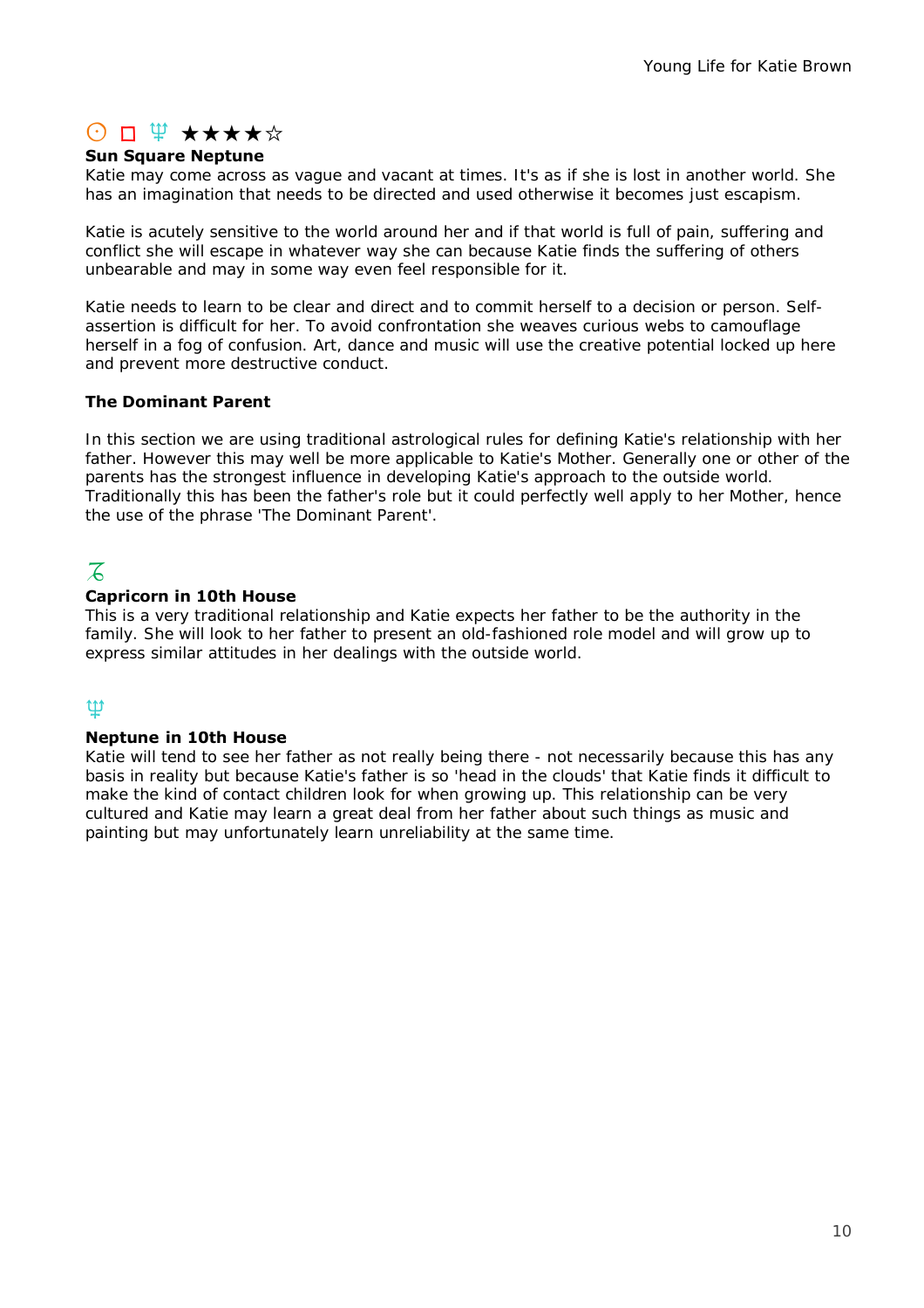#### **Emotional and feeling nature**

In this section we shall examine how Katie relates on an emotional level. This is traditionally associated with the maternal relationship but we have not made such an obvious assumption and the following section should **not** be read as being primarily concerned with the relationship between mother and child.

Astrologically, the Moon describes our responses, sensitivity, our feeling nature, and the unconscious side of our personality. It shows our emotions and these, of course, will be filtered, or coloured, by the sign in which the Moon falls. Most importantly, the Moon shows our needs.

It shows how we will react on an instinctive level.

## $\mathbb{D}$  in  $\mathbb{\Omega}$

**Moon in Leo** Katie needs the spotlight, and an audience.

A bit of a 'show-off' as a child and that's an understatement! Katie will seek attention and admiration. She's open in her affections, generous, warm and loving, and just a tiny bit stubborn. She'll have a strong need to love and to be loved in return.

Her main fault is a tendency to become petulant and childish, even when he grows up! if she is ignored, or thwarted in any way. She is naturally creative, with instinctive leadership qualities, and the ability to make people feel 'special'.

Katie will be a delightful child - although she'll expect to be treated like royalty!

**The houses of the chart** represent different compartments of life, different areas of experience, and each house will 'colour' the Moon in a slightly different way.

#### $\mathcal{D}$

#### **Moon in 4th House**

This placement of the Moon gives a strong need for a secure base, and a craving for 'continuity' through a family. Katie's emotional well-being is heavily dependent on happy family relationships, and she is likely to have a very close link with her mother.

She may prove to be one of life's natural cooks, or someone who expresses her innermost feelings by plying those she loves with enormous meals! Highly emotional, she will respond on an instinctive level to what is happening around her and in the home environment.

#### **Katie's emotions and feelings**

## $\mathbb{D} \cap \mathcal{F} \star \star \star \star \star$

#### **Moon Square Mercury**

Emotional difficulties arise for Katie, which inhibit conversation and learning. She feels more than she thinks and is not able to express what is happening so she will tend to worry and become emotionally frustrated. She feels she is not listened to or her ideas are constantly disapproved of, so she may develop the technique of hiding her feelings.

She needs to learn how to express her feelings appropriately and how to think clearly when she is being swamped by strong emotions. At school she may be shy or sensitive about speaking out and, remaining quiet, won't get the attention she needs.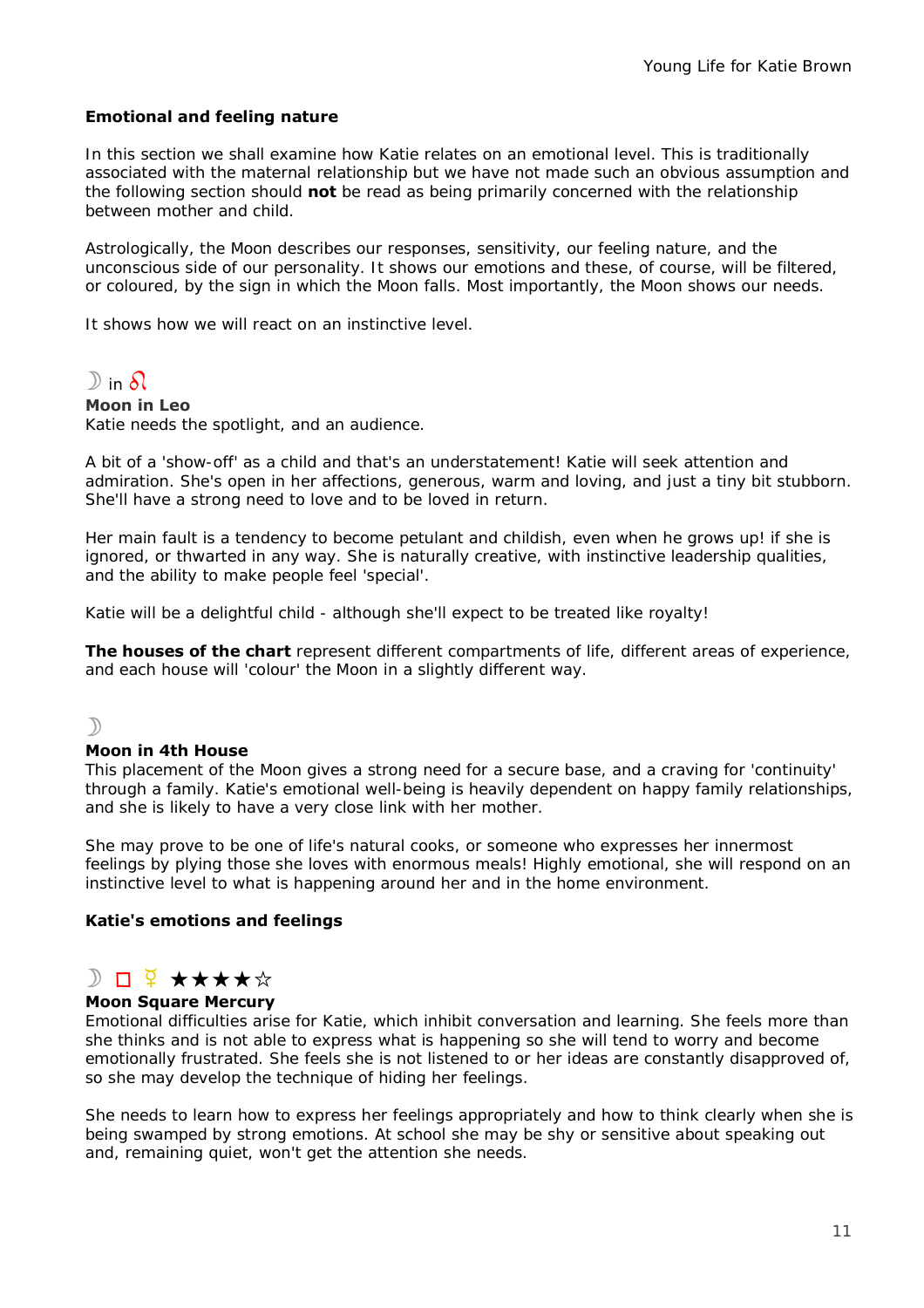## $D \Box$  d' \*\*\*\*\*

#### **Moon Square Mars**

Katie is emotionally very impulsive and is liable to act out her feelings without thinking. Unfortunately she tends to see slights where there are none and then throws real temper tantrums. These have their roots in her relationship with her mother, which might be somewhat fraught. She needs to learn the fine art of patience and not being so quick to react.

## $D$   $\partial$   $\Psi$   $\star$   $\star$   $\star$   $\star$   $\star$   $\star$

#### **Moon Opposition Neptune**

Katie is the original Scarlet Pimpernel, at least on an emotional level. "They seek her here, they seek her there". She has a tendency to see confrontation when it doesn't necessarily exist, and then withdraw into her own universe. She will always be a bit of a dreamer but this can turn into artistic talent, as she grows older. It is important for Katie to learn to face problems wherever possible rather than run away from them, to give a sound base for later life.

#### **Katie's relationship with her Mother**

It is important to understand that the relationship between mother and child is always 'symbiotic'. In other words the way Katie's Mother behaves towards her child and the way Katie perceives her mother is so inextricably linked that it is hard to separate the one from the other. Does Katie's mother react to Katie or does Katie react to her mother? This is perhaps the original chicken and egg question, and in this section we shall try to address this issue.

## $\mathbb{D}$  in  $\delta$

#### **Moon in Leo**

Katie is a loving and joyous child. Both she and her mother have a lot of fun together and she probably considers her to be an utterly delightful child. Katie is a warm and open child who loves to show off - and be shown off - and likes nothing more than to be told how wonderful she is.

The more she is praised, the greater a delight she is. She looks up to her parents and is particularly proud of her mother, just as she is of her. Katie will have a special place in her mother's heart and she will also enjoy all her dramatic way of behaving.

#### $\mathcal{D}$

#### **Moon in 4th House**

The relationship between mother and child is a very simple and traditional one untainted by outside influences, and the joys of the parent-child relationship can be experienced in full.

Mother is a strong influence on Katie, and she needs to feel close to her or else she may feel insecure and uncertain. She has a desire for peace and security and will always be very attached to her home and family. There is a need later on to establish firmer inner foundations upon which to build her life.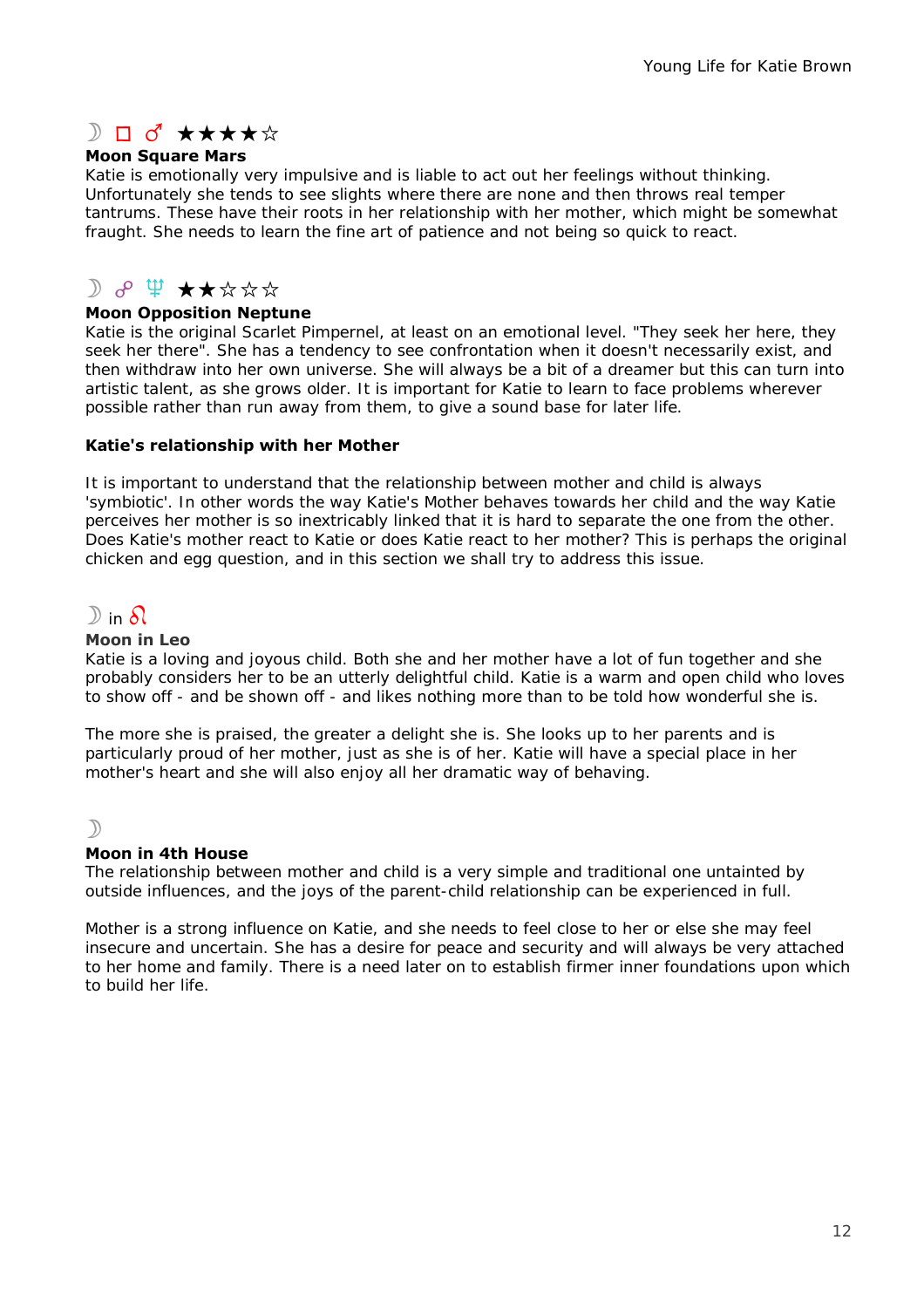#### **Personality**

This section looks at how Katie views the world and likes to be viewed by others. No matter what Katie's essential nature may be all of us have a 'face' that we put on for public consumption and this section describes that 'face'.

## $AS$  in  $\gamma$

#### **Katie's ascendant/rising sign is Taurus**

Because Taurus rules the throat area, Katie will have a pleasant and melodious speaking voice, and may even be a gifted singer. However, when angered, the 'melodious voice' soon changes to an irate bellow!

She will have a strong sense of values, and a strong sense of self-worth. However, there may be a tendency to greediness, possessiveness and jealousy.

Venus bestows good aesthetic taste, and so, when older, Katie is likely to make her home a haven of comfort and beauty. Her preferred room in the house is likely to be the kitchen, for she will develop a fine appreciation of the pleasures of the table! Good wines and gourmet foods will appeal to her sensuous side. She may also develop a love of gardening, where the slow, steady growth of plants and flowers will reflect her patient nature.

Katie has great 'sticking power', and will see a project through to its end, however far away. She could be considered stubborn although Katie greatly prefers the word 'determined'! She is a loyal and devoted ally, and the friendships she makes through life will be solid and enduring.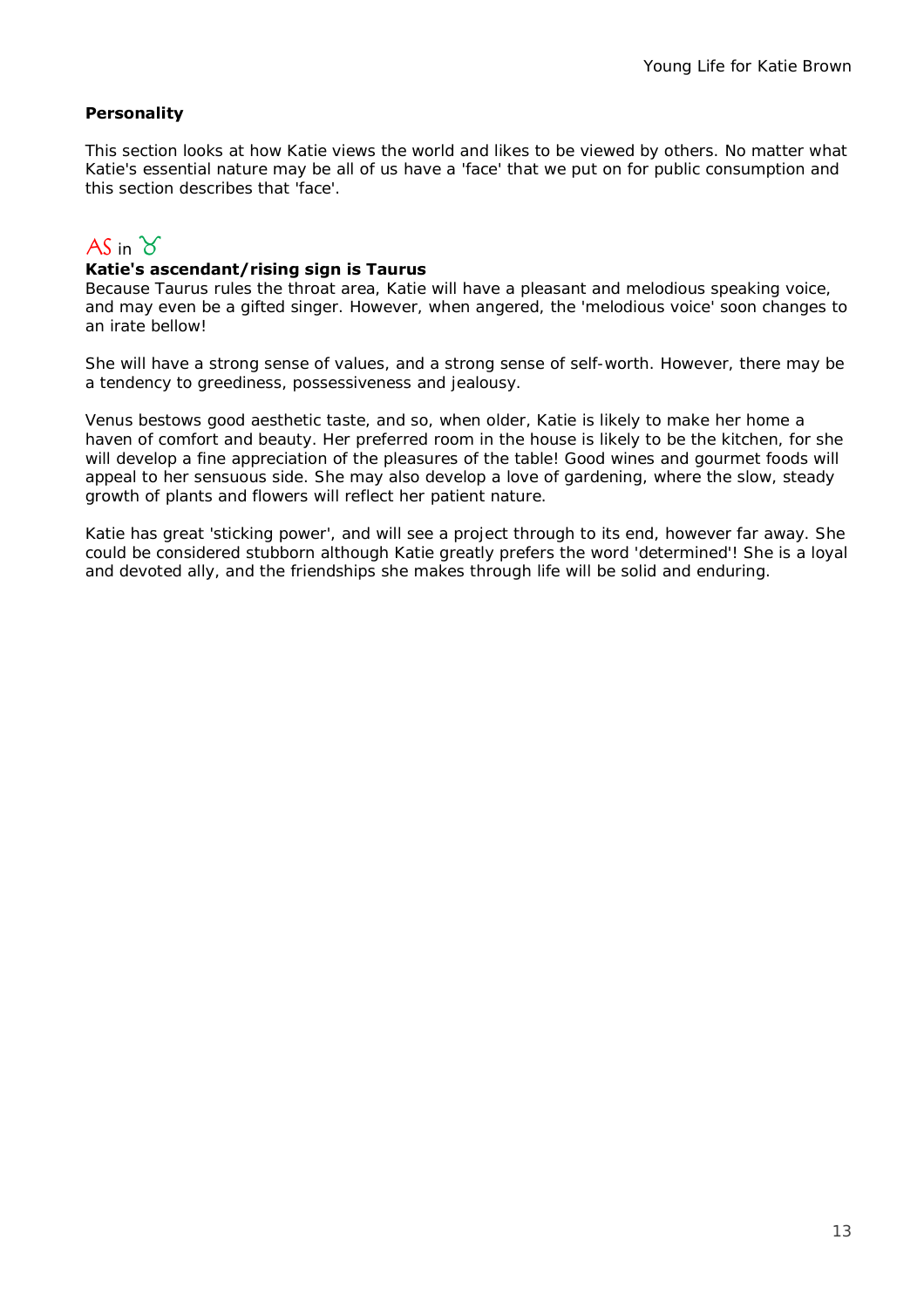#### **Section B**

#### **Toddler to teenager the process of development**

#### **Assertion**

In this section we will be looking at the way in which Katie finds her way through the rough and tumble of childhood and later life, without being pushed around by others. The methods and approaches she uses to make sure her own needs are met and how she deals with the needs of others when they are at odds with her own.

## $\vec{C}$

#### **Mars in 7th House**

Katie most definitely wants to make friends and not enemies. Her desire to get her own way will be modified by her need to get along with others. She can see both sides of a situation, has a strong sense of fairness and justice, and is willing to make compromises, so she will always hold back her own temper and use co-operation as a way of getting what she wants.

Katie wants nothing more than to form binding and long-lasting relationships that are happy, and will invest much of her energy into making and maintaining friendships and relationships. Her dislike of confrontation will remain a feature of her life.

#### **Friends and social groups**

In this section we shall be looking at what sort of friends Katie needs and what she is likely to bring to friendships herself. We shall also look at the way in which she is likely to interact with social groups or whether, for example, she would prefer to be on her own.

#### $\approx$

#### **Aquarius in 11th House**

Katie has a naturally social nature and will almost certainly gravitate towards social groups, as opposed to individual friendships, from an early age. She may well display a desire to be involved in a group that holds an overtly radical stance, whether that be political, ecological, or technological, etc. In these kinds of situations, feeling very much at home, she is likely to thrive.

#### **More on Katie's friends and social groups**

#### $H$

#### **Uranus in 11th House**

Katie seeks independence socially, wanting to be part of a group and yet maintaining her own independence. She should make friends easily, but may have more acquaintances than intimate friends. She may also display a desire to reform and change society, so her friends may well be of a revolutionary and liberal nature.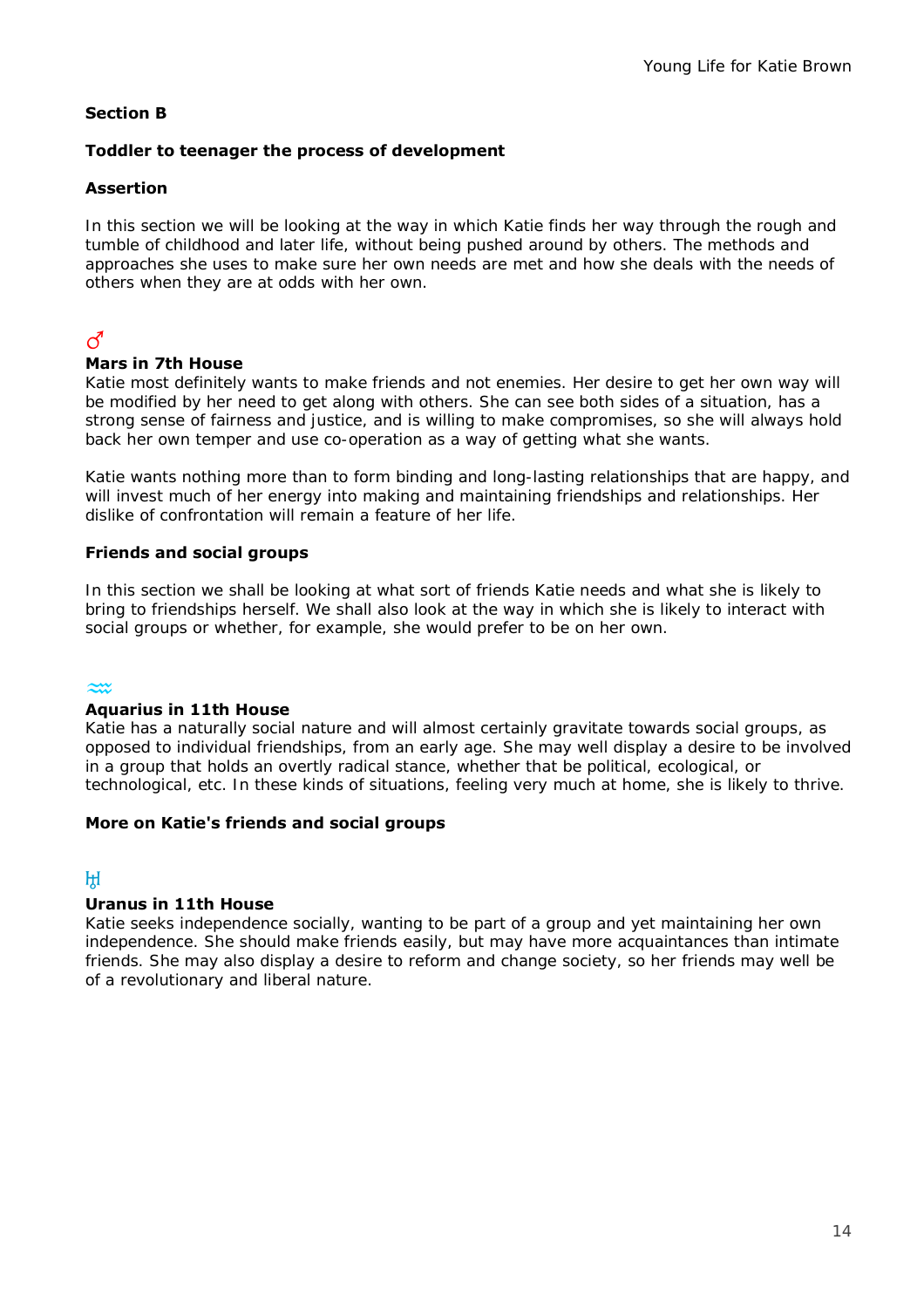#### **The power of the mind**

In this section we indicate Katie's communication and learning skills, her needs at school and requirements for her further education. Of particular interest to her parents will be how to talk and connect with her.

## 69

#### **Cancer in 3rd House**

Academic progress will come from Katie's excellent memory and her ability to absorb information easily. Despite these qualities, however, she is unlikely to display the logic of a great intellectual, since her mind is ruled by feelings, and her emotions often tell her how to think. She uses instinct rather than intellect, and she may find it hard to look at things objectively. Her empathetic qualities mean she has the potential to be an influential speaker, as she is able to arouse the sympathies of others when she speaks.

#### **More about Katie's mental approaches**

## $\overline{2}$  in  $\overline{\mathfrak{m}}_{4}$

#### **Mercury in Scorpio**

Extremely intuitive, remarkably perceptive, Katie is also obsessively secretive about her innermost thoughts, and so you may never fully fathom this child's mind. Still waters run deep, they say, and Katie prefers to keep silent about what goes on in her head.

Her mentality is complex. She can rarely be swayed by sugary sentiment, but she responds to strong emotions. She can be sharp, even cruel in her speech, and some of her ideas may be considered harsh, yet there is a deep vein of compassion within her.

Her mental energy is immense. She has great determination and resourcefulness, and can overcome the most enormous obstacles with nothing more than the force of her willpower.

At school, her fundamental need for control may lead to power struggles with her teachers and, if thwarted, she may be manipulative and even subversive. She can also be alarmingly obstinate. She takes pleasure from knowing that others can be intimidated by her intellect, and she enjoys playing mind games.

There's nothing wishy-washy about her communicative abilities. Never superficial, but passionate and intense, Katie can even manage to say 'good morning' in a meaningful way!

#### $\overline{Q}$

#### **Mercury in 7th House**

Katie likes nothing better than interacting and relating with others, and enjoys learning from them.

When older, she will seek an intelligent and mentally stimulating partner. She may marry for intellectual companionship and will be drawn to people with whom she can share a meeting of minds. There is also the possibility she may be strongly attracted to a partner who is her intellectual superior, for Katie never misses the opportunity to learn something new.

Co-operative and easy-going in her dealings with others, her pleasant and charming ways will be a natural asset should she wish to become involved in the fields of public relations, broadcasting, or the arbitration, mediation and advisory services.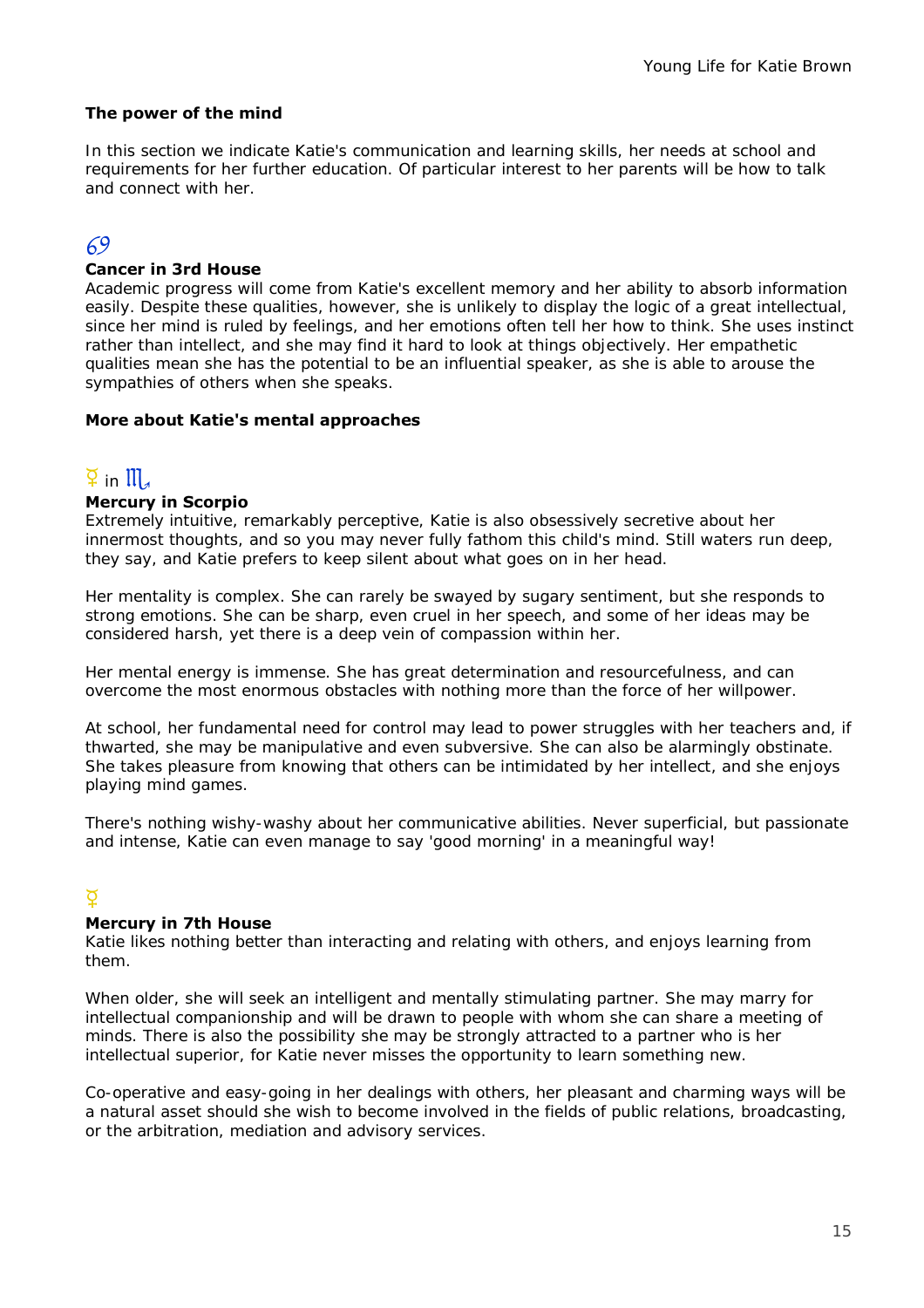#### **Katie's communication skills are modified in the following way**

## <del>¥</del> □ <del>》★★★★☆</del>

#### **Mercury Square Moon**

Katie is a child of fluctuating moods and could benefit from keeping a daily journal, or diary. This will help her to pin down her viewpoint, which she is likely to change more frequently than she does her socks! Identifying a pattern in her thinking will help her come to terms with the wealth of unfocused thoughts teeming in her head.

Observant, and alert to nuance, she takes pleasure in trivial chitchat, and can gossip away for hours - often to the detriment of what she is supposed to be doing!

## $\frac{d}{dx}$  d d<sup>\*</sup> \*\*\*\*\*

#### **Mercury Conjunct Mars**

Prone to acting before thinking, Katie is an assertive - and often aggressive - communicator, always ready to leap into an argument with her contribution. Almost combative in her debating skills, she may use her incisive intellect and razor-sharp tongue to bully her opponents verbally.

She appreciates direct speech, for she does not have time to wade through convoluted talk or waffle. In her book, actions speak louder than words, and she is always the first to act on a good idea, generally one of her own!

## $\frac{d}{dx}$   $\wedge$  H  $\star\star\star\star\star$

#### **Mercury Trine Uranus**

Katie has a quick, intelligent and inventive mind, capable of lightning flashes of illumination and understanding. She is swift to grasp an idea, to see it from a different perspective, and to change it into something better. Her views are progressive, if a little ahead of their time, and she holds strong humanitarian ideals.

She has an extremely high regard for the truth, and may have an excellent or even photographic memory.

## $\frac{d}{dx}$   $\Box$   $\frac{d}{dx}$   $\star$   $\star$   $\star$   $\star$   $\star$   $\star$

#### **Mercury Square Neptune**

A dreamy and highly imaginative child, Katie may find it hard to distinguish between reality and fantasy.

This is not to say that she is in any way untruthful, of course. It's just that she has the unconscious ability to distort the hard facts of reality so that they may more comfortably fit in with her perception of a situation. It is the sort of viewpoint that allows, for instance, the bitter blow of redundancy to be seen as 'a wonderful chance to spend more time with the family'.

Neptune's proximity to Mercury in Katie's chart may rob her of rationale, objectivity and a certain amount of clear-sightedness. However, she will be more than compensated by her heightened creativity, sensitivity, and intuition.

This child will learn little or nothing if she is simply presented with rigid formulae or solid blocks of dull, factual information. Indeed, such an approach may lead to learning difficulties, even dyslexia. But capture her imagination, inspire her, and there are no limits to what she may absorb!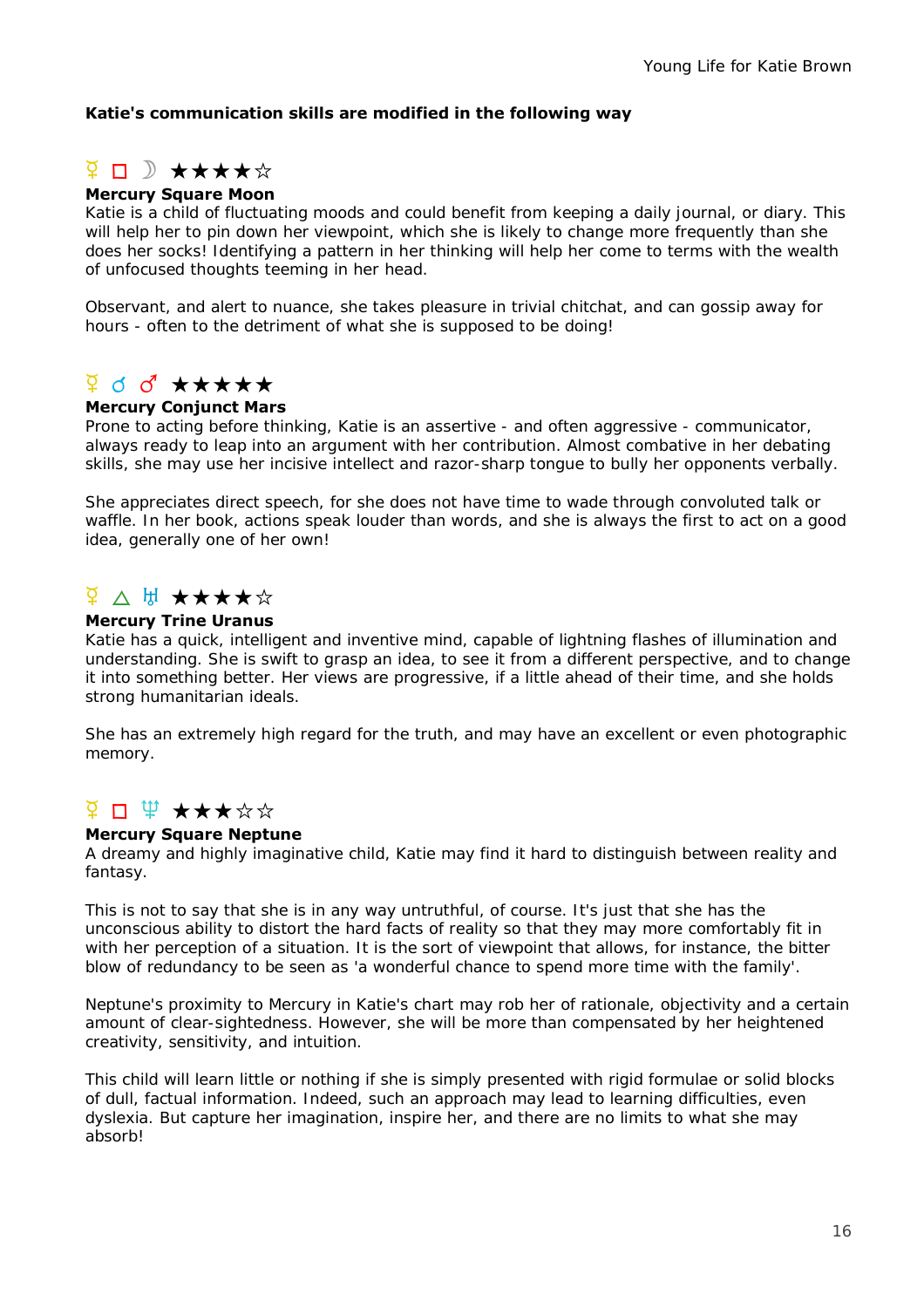#### **Earning and spending money**

In this section we shall look at how Katie is likely to develop in terms of her attitude towards the acquisition and expenditure of money.

## $\mathbb{T}$

#### **Gemini in 2nd House**

Katie will show entrepreneurial flair in her attitude to earning a living, and be a skilled 'wheelerdealer'. She may hold down more than one job at a time, and is likely to make her money through her communication skills.

#### **More information concerning Katie's attitude towards finances**

## $9$  in  $11$

#### **Venus in Scorpio**

Katie is very aware of the power of money, and knows how to use it to her advantage. She will rarely - if ever - have occasion to throw herself on the mercy of her bank manager for an overdraft, for she will invariably have a secret fund of money held in reserve. Preferring to deal with other people's money rather than her own, she could be attracted to the profession of a stockbroker, investment consultant or banker.

## $\overline{Q}$

#### **Venus in 7th House**

Katie will probably be unable to go anywhere with her finances without the aid of a close partner. This may be her marriage partner or just a business partner but she is unlikely to make money on her own.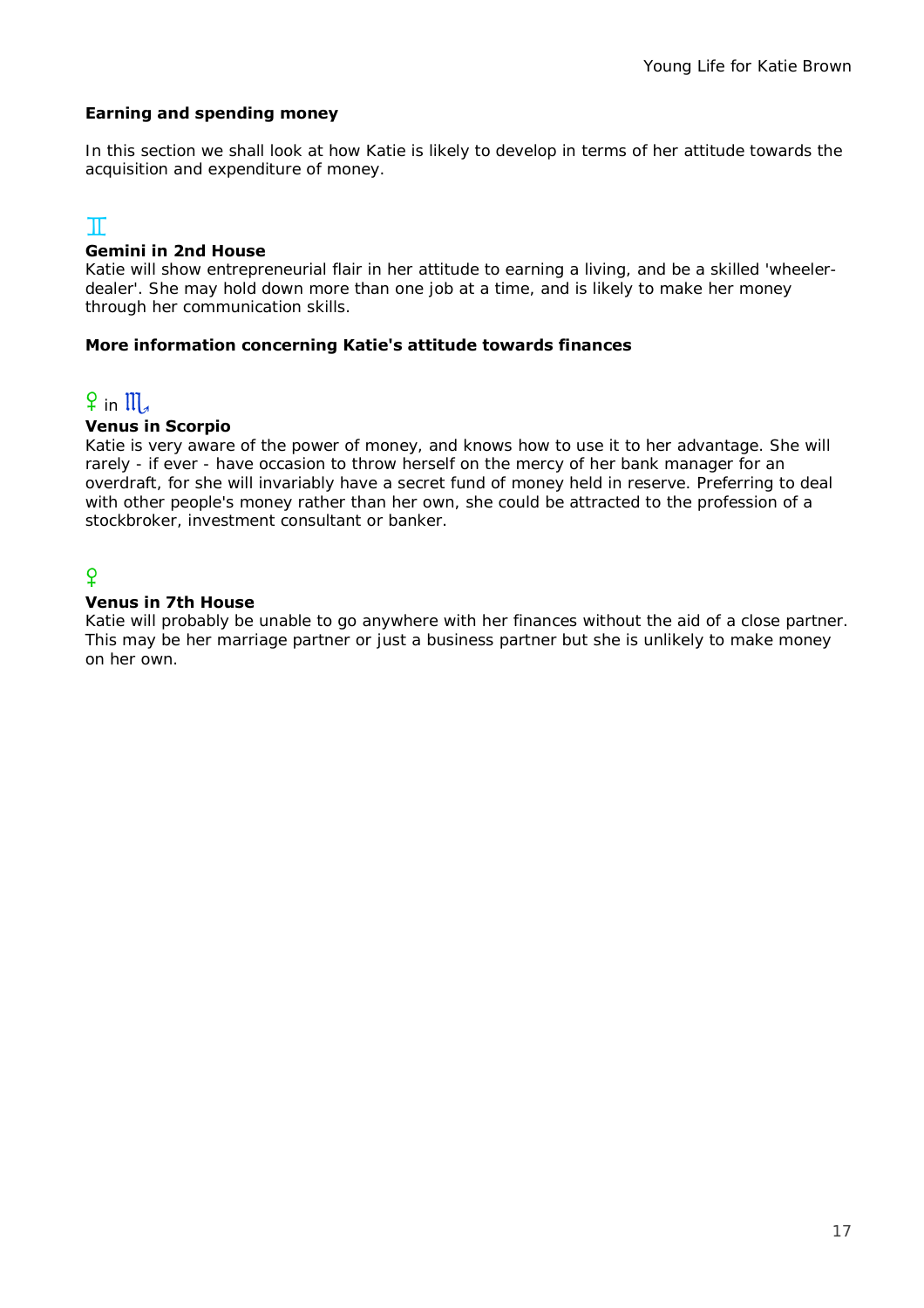#### **Section C - preparing for independence**

#### **Higher education and establishing values**

In this section we shall examine how Katie is likely to find her place in society, as she grows older. What standards she will set for herself and what she values. This will probably not become clear until Katie has reached at least the puberty stage.

## $\overline{A}$

#### **Capricorn in 9th House**

Intellectually ambitious, Katie has traditional views about education and will be looking to go through the education system to the very end. Only the best schooling will do for her and she would like a degree that carries weight and prestige.

#### **More about Katie's philosophy and further education**

## $4$  in  $11$

#### **Jupiter in Scorpio**

Katie is likely to be deeply fascinated by the mystery of life and the complexity of the Universe, and may have a compulsive need to find out about the part she plays in it. With this in mind it is quite likely that Katie will want to make the most of the possibilities of further education to explore her own universe further and she would no doubt benefit from this process.

#### **Katie's education**

### $\overline{2}$

#### **Jupiter in 7th House**

Her relationships, be they personal or professional, will be honest, warm, generous and open. Above all, they will be mutually beneficial. As Katie is naturally skilled in the art of communicating she may well be able to draw considerable benefit from further education but it may not be absolutely necessary.

#### **This section is especially concerned with Katie's inner values**

## $40$   $\star$   $\star$   $\star$   $\star$   $\star$

#### **Jupiter Conjunct Sun**

There's a strong risk-taking element in this child's nature but, with the luck that seems to accompany her every move, her risks generally pay off!

She is generous, inclined to extravagance and has more confidence than most people. Her buoyant optimism and positive outlook will ensure she is a popular and well-liked child.

All of which means that she has a strong internal faith in life and this quality will show through in everything she does.

## $4$  d  $2$  \*\*\*\*\*

#### **Jupiter Conjunct Venus**

Extremely popular, and with many friends, this child has a generous nature and a cheerful disposition. She may also be artistically talented.

Katie has an innate sense of her own self-worth and she will learn as she grows older how to use her own inner faith to create the best possible world for herself and those who are close to her.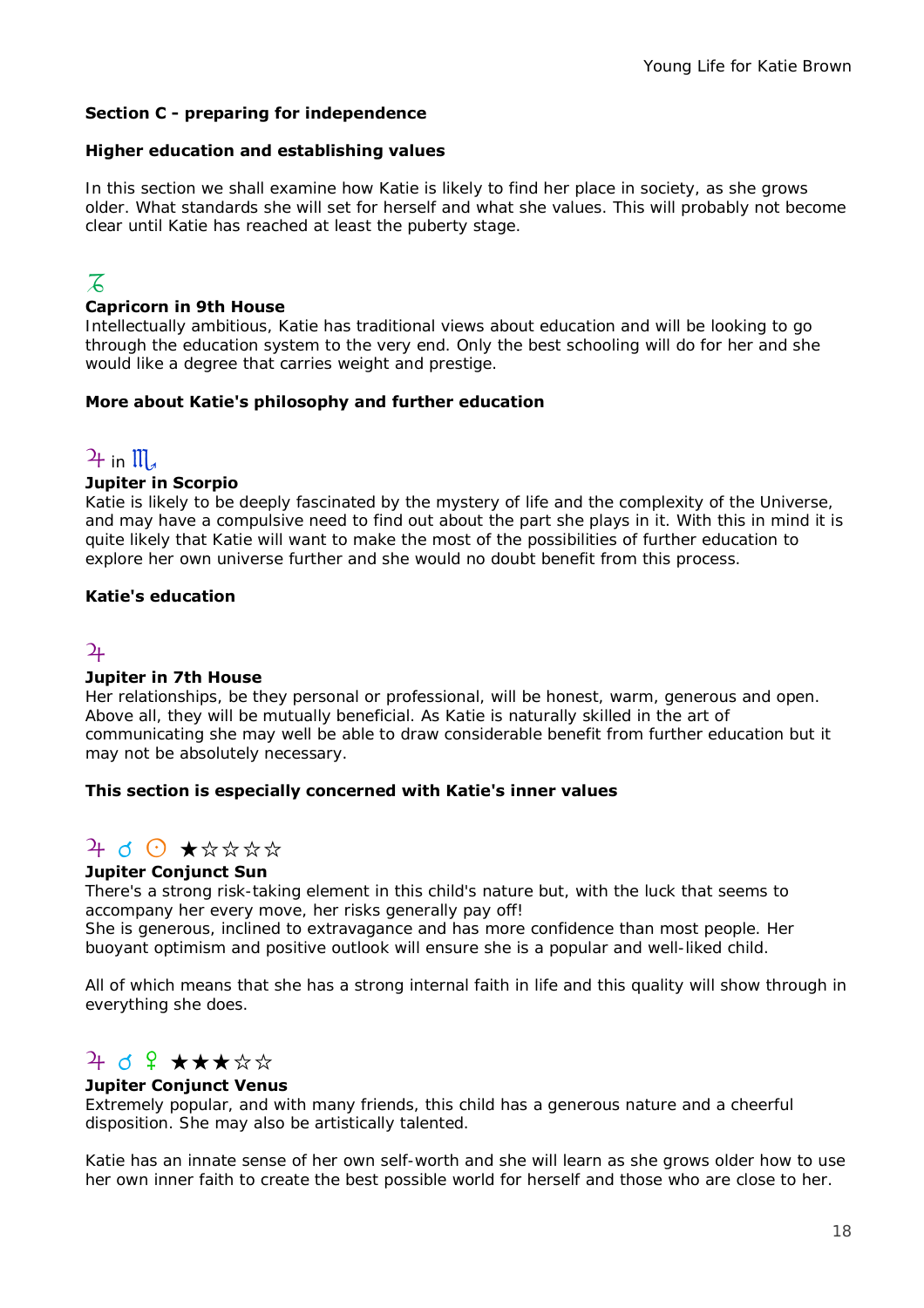## 7 D 5 ★★★★☆

#### **Jupiter Square Saturn**

Katie is likely to meet certain obstacles during her lifetime, and these must be tackled and overcome before she can develop. For instance, a pessimistic streak may prevent her from recognising opportunities or she may lack the confidence to take advantage of them when she does spot them. Rigidity of thought may inhibit flexibility of aspiration.

Katie is likely to establish her own personal belief system based on the idea of constant change. She will always feel that any established system, her own included, should be regularly replaced to prevent rot setting in. In this sense she has what might be termed a revolutionary streak.

#### **Approach to daily working life**

This section will look at how Katie may approach the thorny problem of working for a living. Naturally this will not begin to show until her teenage years, but as with everything else, forewarned is forearmed and there will always be ways to produce the most positive outcome!

## $\mathbb{I} \mathbb{I}$

#### **Virgo in 6th House**

Ideally suited to one of the service industries, Katie would also find satisfaction in a job involving the whole spectrum of health and dietary concerns.

#### **More about Katie's likely approach to working life**

## $\widetilde{P}$  in  $\mathbb{II}_a$

#### **Mercury in Scorpio**

Katie could use her innate knowledge of psychology, and her deep perception, to good effect in her employment and she would be well suited to an advisory position. She would also enjoy the role of 'trouble-shooter' in some field, for there is no one better at crisis management than Katie. She has a talent for handling other people's money and financial affairs. She might also be drawn to forensic science.

#### $\overline{Q}$

#### **Mercury in 7th House**

Katie's greatest strength as an employee lies in her ability to relate to people. This, coupled with her communication skills, could fit her for the work of a advisor or arbitrator, and would make her the ideal person to work in a marriage bureau! Her strong aesthetic sense could be put to productive use in for example, interior decoration.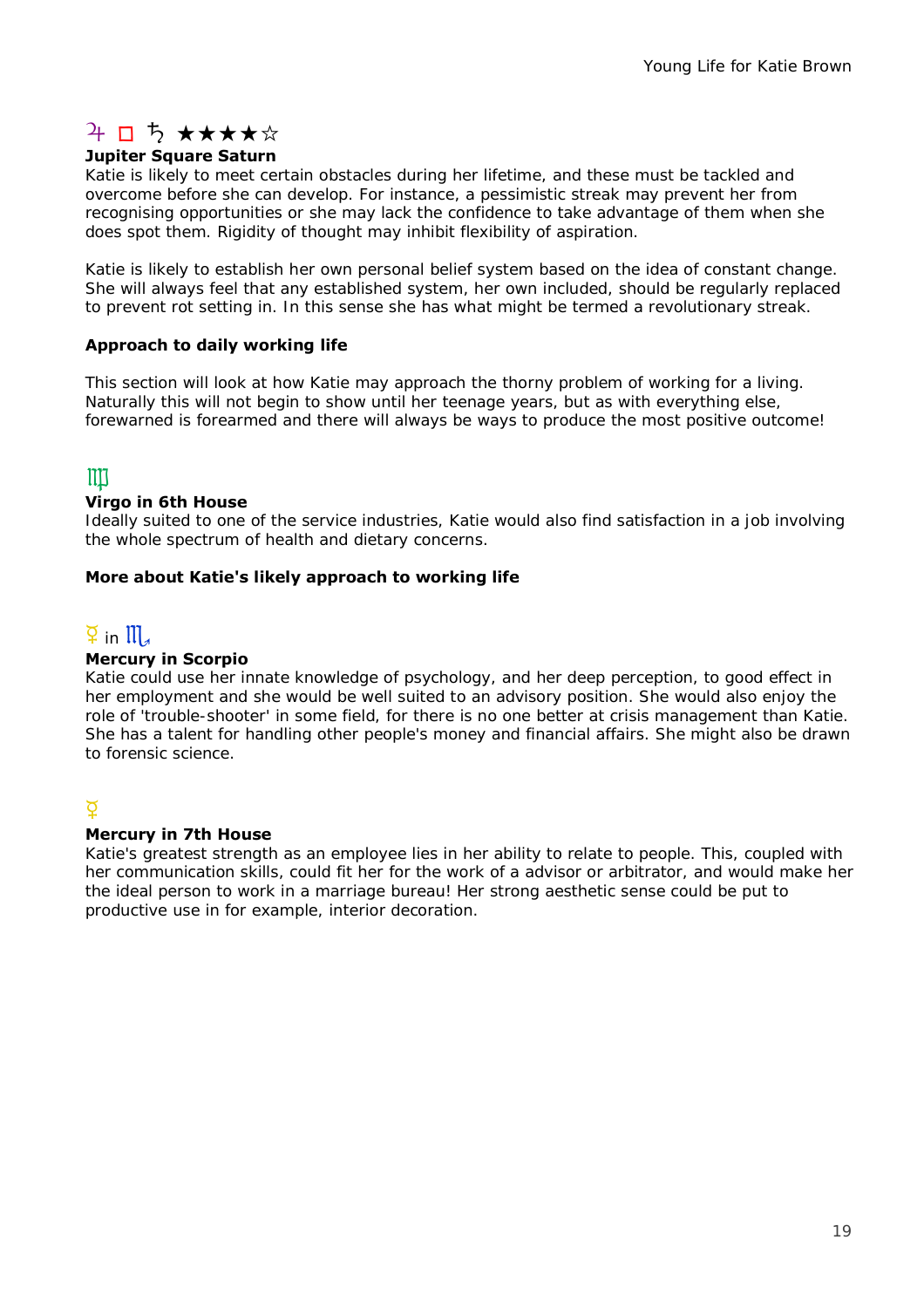#### **Career and ambitions**

In this section we shall look at how Katie might approach the outside world in terms of possible careers and potential ambitions as she grows to maturity. Naturally these traits are unlikely to show until Katie is at least in her teens.

## tt

#### **Neptune in 10th House**

When - as in Katie's chart - Neptune is found in the tenth house, it may manifest its influence in several ways. For instance, it may cloud the whole issue of the ideal career, leaving Katie confused about the best direction she should take. It may also fog her sense of realism, so that she has vague and unattainable longings for a career to which she is unsuited, or so that she cannot accurately assess her professional strengths and weaknesses.

However, nothing in astrology is one-sided, and this placement of Neptune may bestow artistic or musical talent, or the gifts of mysticism, clairvoyance, and healing.

One way or the other, Katie's will be no ordinary career. She may drift through the mists, or be inspired to the greatest heights. Only time will tell.

#### **More about Katie's possible career approaches**

## $5$  in  $\Omega$

#### **Saturn in Leo**

Katie will want to be seen as special, as something of a star. While this may manifest itself as attention seeking, or flamboyant conduct, when she is a child, she will be at pains as an adult to establish not only her status and authority but - and perhaps this is more important - her uniqueness as an individual.

Her over-riding fear is to be thought 'ordinary' and for her creativity to be unappreciated or what is, to her, far worse - ignored.

Parental criticism, or discouragement, will wound her pride and self-esteem, driving her hurt inwards and stifling her talent. In that case it may not be until later in life that she finds the selfconfidence to pursue her creative bent or professional goals once again.

#### ち

#### **Saturn in 5th House**

Katie has a marked and perfectly natural desire for fame and public recognition, and is likely to gravitate towards some creative occupation - or at least one where she is on display! She may be drawn to the theatre, for instance, to work in production, or management, or she may display a talent for acting itself. Any sporting ability should be encouraged, too, for she would make a good sports coach, and a fair if somewhat stern teacher to children.